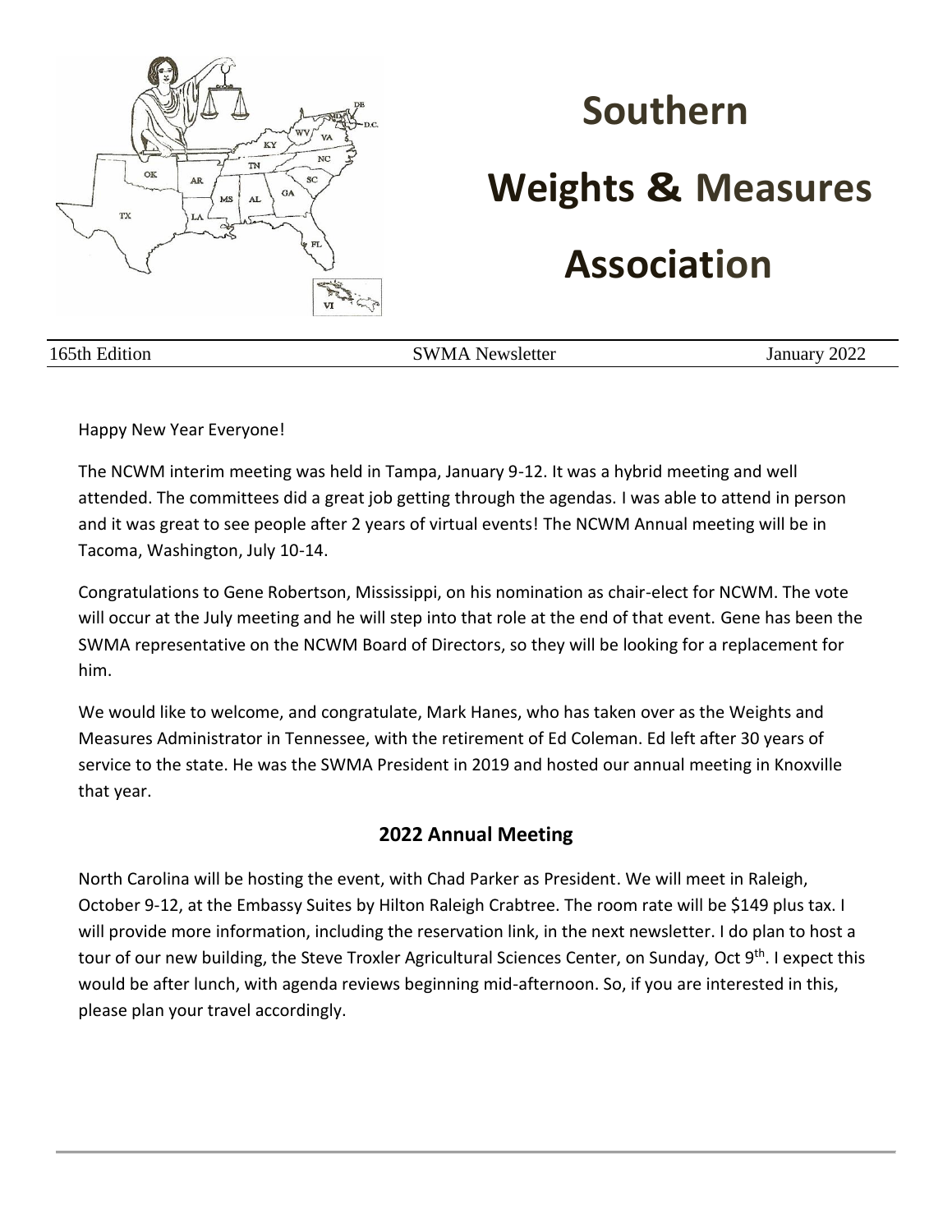## **Oklahoma**

Here in Oklahoma it's pretty much business as usual for Weights and Measures. Nothing really to report other than we are getting ready to start on our annual checking of Ranch Scales throughout our state. Stay safe.

Gary Smith

# **North Carolina**

#### **Metrology Laboratory**

The last quarter of the year is usually a slow time for Standards Laboratory. We had our North Carolina State fair from October 14 – 24, 2021 at our local fairgrounds after being on hiatus from Covid-19 protocols. The theme for the fair was "Worth the Wait". Some of our area inspectors participate including the Standards Laboratory staff. Senior Metrologist, Van Hyder was one of the coordinators for our booth at this year's fair.

No Training for the quarter because the National Institute of Standards and Technology (NIST) in Gaithersburg, Maryland was closed for Covid-19 protocols. One of our Senior Metrologist, Ashley Lessard accepted a position with the North Carolina Education Lottery in November 2021. Her position is currently being advertised.

We officially moved to our new address in August. Since that time, we have been steadily preparing to re-establish our NIST recognition and our NVLAP accreditation program.

The Grain Moisture Section is currently completing routine inspections throughout the state. We are also in the process of filling our vacant field inspector position. We look forward to hosting the interviews at our new facility. We continue to resolve the challenges of working in a new laboratory space.

Sharon Woodard

#### **LP-Gas Section**

We will be participating in the NIST study for filling of nominal 20-pound propane cylinders coming up in February - April.

We have been working with NIST on a study for developing a Protocol for Validation of Coriolis Mass Flowmeters as Field Reference Standards for Liquefied Propane Gas.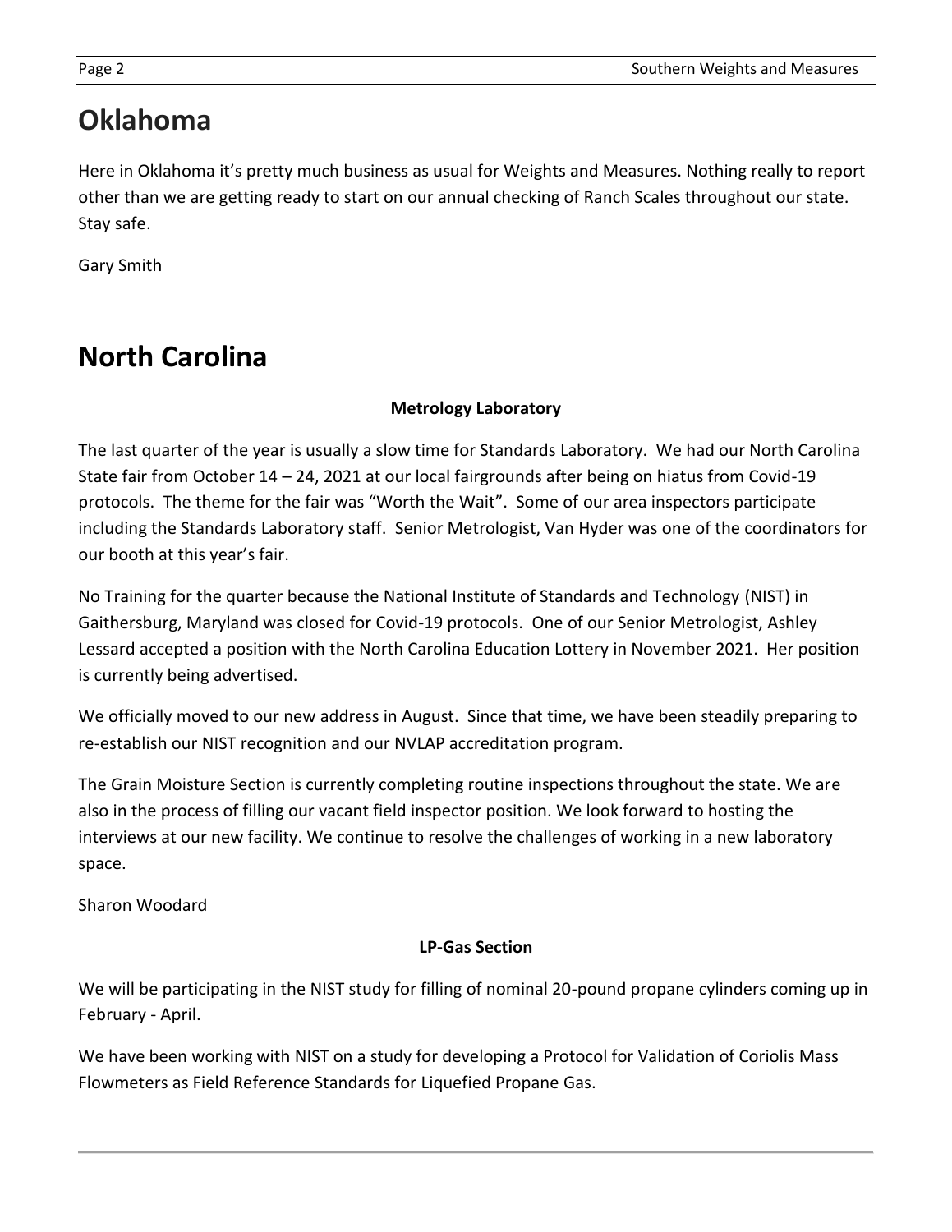Richard Fredenburg participated on some virtual meetings as a committee member on NFPA 30A (Code for Motor Fuel Dispensing Facilities and Repair Garages) and NFPA 59 (*Utility LP-Gas Plant Code*) in October.

Richard Fredenburg

#### **Measurement Section**

Greetings from the Tarheel state, North Carolina.

Welcome 2022! We enjoyed about six months of being fully staffed. Two long-time friends of mine in the division retired. We are going to miss Glen Farmer and Tom Corriher. May they enjoy their retired life. We are advertising their positions and hopefully be able to move quick on the hiring process.

We are planning on getting some new trucks if they can get through the supply chain quick enough. We will keep our fingers crossed. Not much else to report this time around. May 2022 be good to you.

God Bless,

Chad Parker

#### **Fuel Quality**

At the start of December, the Fuel Quality field inspectors officially shifted to using the Department's online GRID inspection system. This change will allow inspection data to be collected and rapidly disseminated to various stakeholders while also reducing the need to maintain large amounts of paper files.

In personnel related news, Andrea Crisp joined the Fuel Quality Section at the start of January as the Section's quality manager & safety officer. Andrea has a background in laboratory testing and has been working as a quality manager in private industry for the last twelve years. We look forward to her helping us continue to build a robust quality system while also putting new eyes on our well-established safety program.

Dr. Marcus Helfrich

### **Louisiana**

On July 1, 2021, Governor John Bel Edwards signed into law Act No. 145 from the 2021 Regular Session of the Louisiana Legislature. This law increased the license registration fees for commercial weighing and measuring devices, weighmaster licenses, and service technician licenses. The last fee increase for weights and measures occurred in May of 2003. This increase helps Louisiana Weights and Measures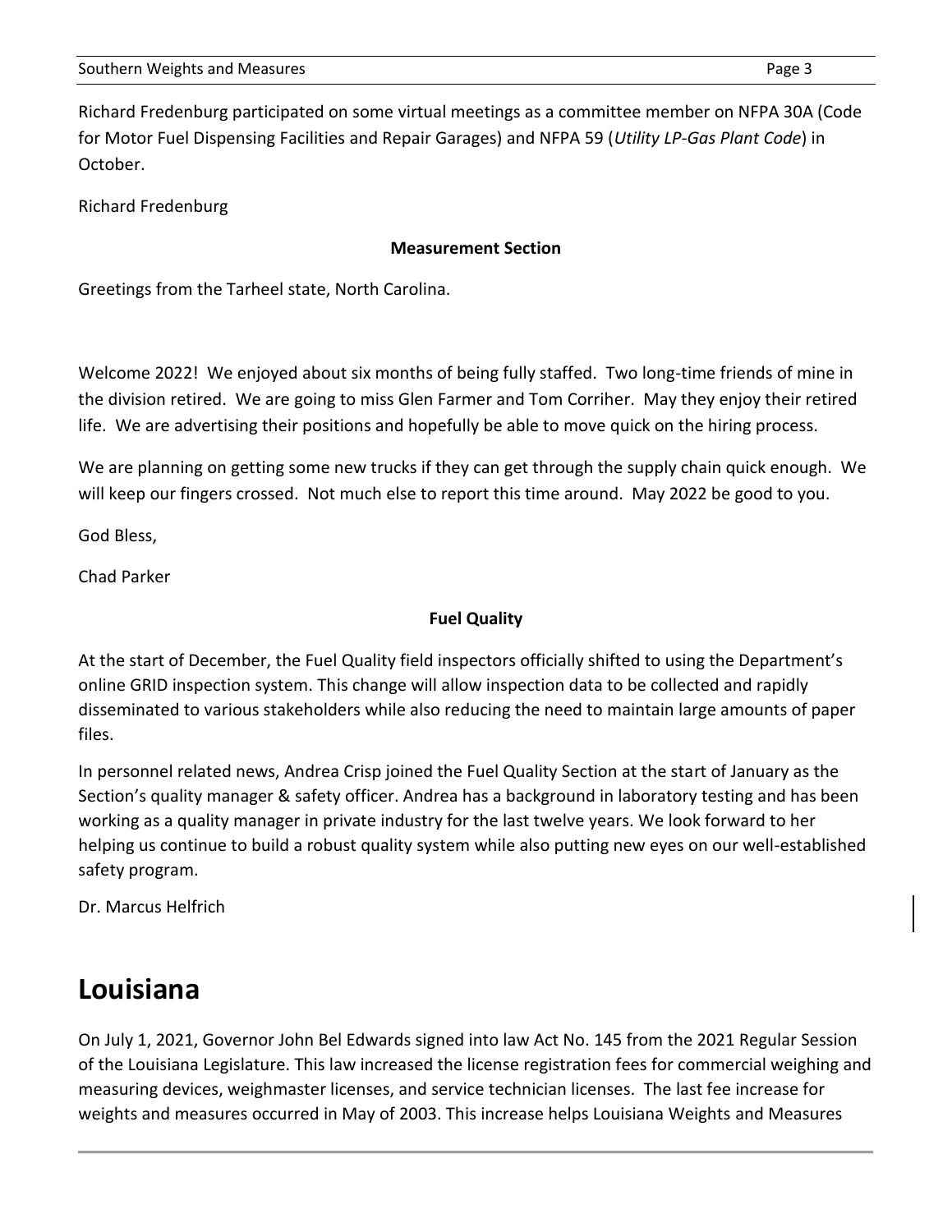Division remain 100% self-funded and should offset the reduction of our budget authority in the Petroleum Fund.

Here are the items that changed:

| <b>Device Type</b>                                          | 2022                |
|-------------------------------------------------------------|---------------------|
|                                                             | <b>Registration</b> |
|                                                             | Fee                 |
| <b>Official Category 1 Scales</b>                           | \$50                |
| <b>Official Category 2 Scales</b>                           | \$115               |
| <b>Official Category 3 Scales</b>                           | \$215               |
| <b>Official Class 1 or Class 2 Mass</b><br><b>Flowmeter</b> | \$250               |
| <b>Weighmaster License Fee</b>                              | \$100               |
| <b>Service Technician License Fee</b>                       | \$65                |

We are continuing our Professional Development efforts in 2022. To date our staff has successfully completed:

- 73 NCWM Professional Certifications
- 44 NCWM Basic Comp Certifications
- 364 State Training Manual Course Exams

•

We have also developed eight Training Courses on topics such as Weighing Devices, Laws, Rules, and Regulations, and Motor Fuels. We also developed six Worksheets on topics such as scale divisions, tolerances, and retail meter volumetric testing. These training materials are improving our knowledge and consistency in our day-to-day operations. We plan to continue these efforts and we would be happy to share this information if you would find it useful.

A main training focus for us this year will be effective report writing, consistent data entry, and proper equipment maintenance. We have tutorials and webinar trainings planned to improve these oftenoverlooked areas of our daily work. We're also making a point to educate our office staff on the details of our field work so that they can better serve inspectors and citizens throughout their work.

Both our Motor Fuels, and Metrology Labs, have remained open throughout the duration of the recent Covid-19 surges. We have been able to maintain continued operation of our labs due to extensive efforts in preventing exposure. This has been achieved by a combination of limiting lab accessibility, scheduling tasks in different work areas within the labs, and continued efforts by all lab employees to prevent exposure. The new norm has required us to remain alert and be willing to adapt our daily practices as the need for continued safety and precautions continue to evolve.